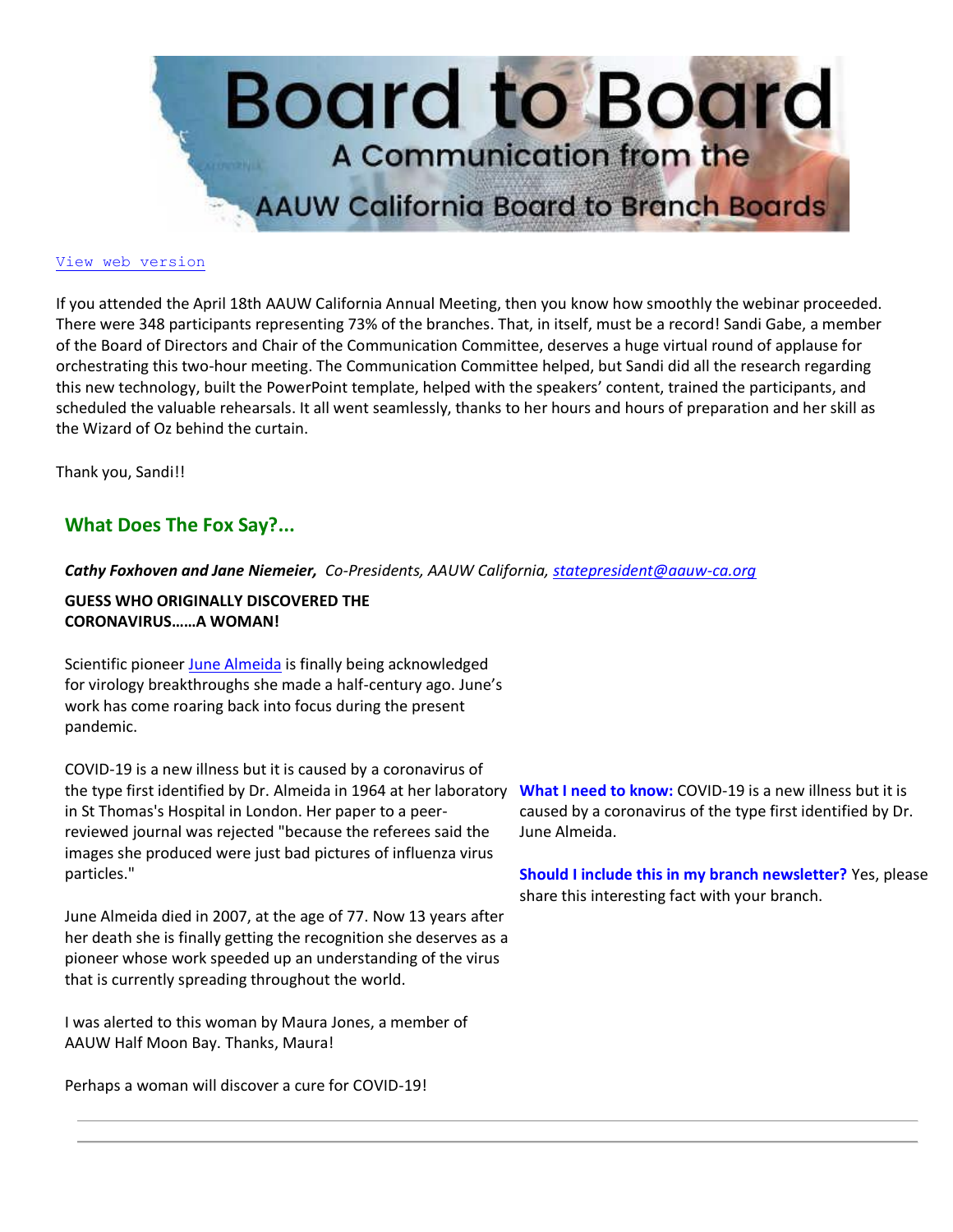# **PRESIDENT-ELECT**

*Dianne Owens, President-Elect, AAUW Fund Committee Chair, [aauwfund@aauw-ca.org](mailto:aauwfund@aauw-ca.org)*

#### **WHAT IS HAPPENING NEXT YEAR?**

I know many of you are wondering what is going to happen beginning July 1st in our COVID-19 California! We have a New Board Retreat planned for June which will be a virtual Zoom "getting to know you" and planning meeting, along with board training.

At the retreat, we will be working on our Strategic Plan and discussing our committee structure. Do we need new committees? Which positions can be contact-only without the need for a standing committee? What new projects do we want to undertake to increase our visibility? How does the AAUW State Board help the branches to further our AAUW mission?

The deadline for applying for a state committee has been postponed to August 15th. The old and new committees and details will be in the July Board to Board! The application will be posted on the website after the June board retreat and planning session.

Mission Statement: AAUW California facilitates California branches in meeting the vision and mission of AAUW by providing programs, education, and resources.

How can we help you? This question was part of the planned activity for the Convention Leadership Brunch which was cancelled. Send me an email and let me know what you need or would like to see for next year a[t dianneowens9@gmail.com](mailto:dianneowens9@gmail.com) by June 10th! Hope to hear from you! Thanks!

**What I need to know:** Information will be available soon regarding the AAUW State Board committee structure and the plans for the coming year.

**What I need to do:** Apply to participate on a committee and encourage branch members to participate. Send Dianne any ideas or requests that will help your branch next year.

**Should I include this in my branch newsletter?** Yes, when more information is available.

### **AAUW FUND**

*Dianne Owens, Director, AAUW Fund Committee Chair, [aauwfund@aauw-ca.org](mailto:aauwfund@aauw-ca.org)*

**CONGRATULATIONS and THANK YOU, Catherine M. Foxhoven, Jane J. Niemeier, and Donna Lilly**

The Board was proud to announce at the April 18th Annual Meeting that AAUW Honorary Funds have been established for Co-Presidents Cathy Foxhoven Fund # 4484 and Jane Niemeier Fund #4485. These Honorary Funds were established in recognition of their leadership and commitment to AAUW California for the past two years, 2018-2020. Branches and

**What I need to know:** AAUW Honorary Funds accounts have been established for departing Co-Presidents, Cathy Foxhoven and Jane Niemeier. Donna Lilly was honored as the 2019 State Named Gift Honoree.

**What I need to do:** Send Dianne Owens unique ideas for fundraising.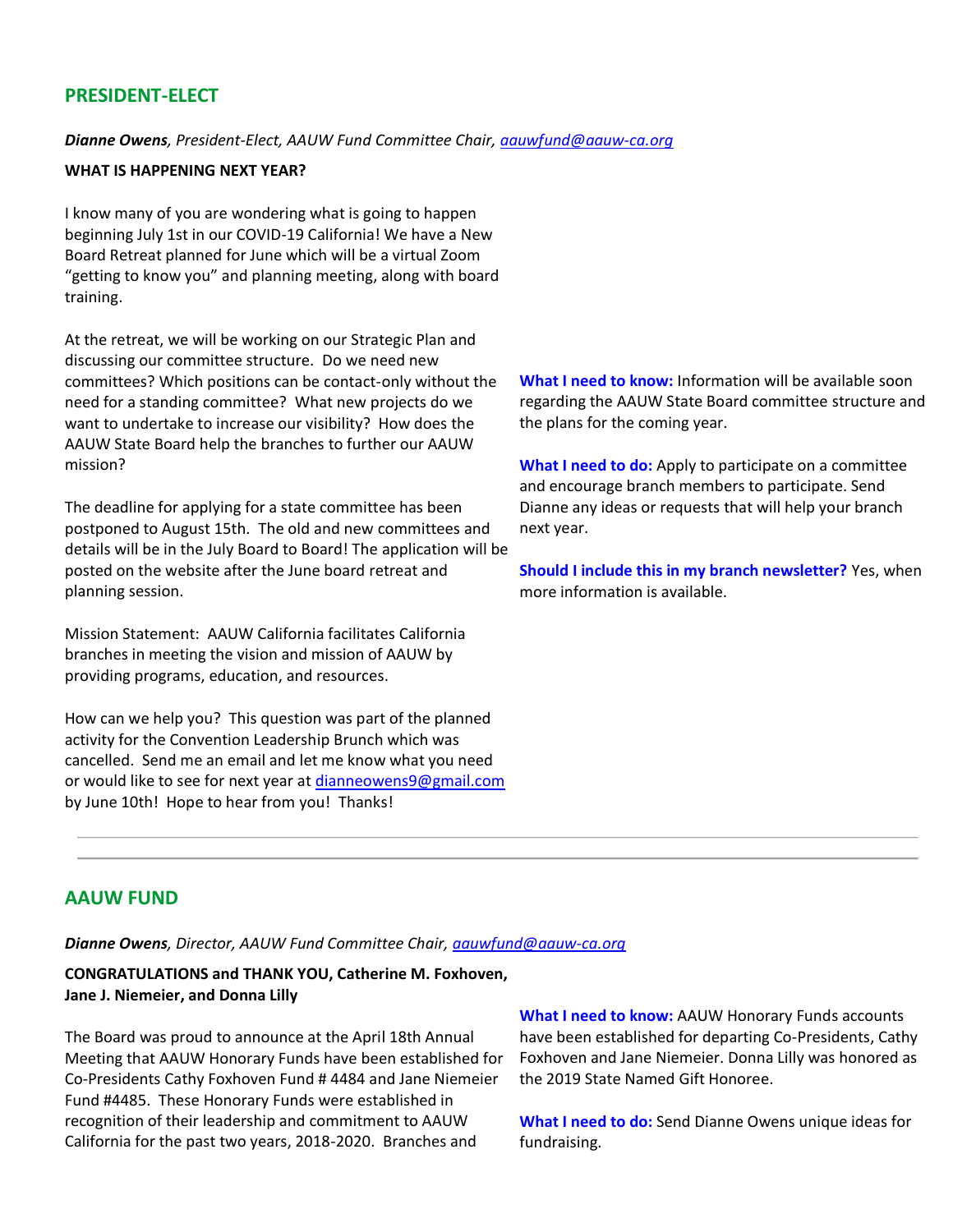individuals may contribute to these two funds beginning immediately using the above designation numbers.

Donna Lilly, past AAUW California President and current AAUW California College/University Chair, was named 2019 State Named Gift Honoree at the April 18th Annual Meeting. Donna is a facilitator of both Start Smart and Work Smart and an active member of the San Diego and Del Mar Leucadia Branches.

Do you have a clever plan to raise AAUW Funds during the COVID-19 crisis? Palo Alto Branch celebrated Pi Day, March 14th, and raised over \$1,300. Every member who donated was entered into an opportunity drawing for a real pie of their choice to be delivered to their home. Three delicious pies were delivered! Click **HERE** for more on Pi Day.

Send me your clever idea(s) at [aauwfund@aauw-ca.org](mailto:aauwfund@aauw-ca.org) and I will share them in the next Board to Board. Creativity knows no limit with AAUW members!

#### **Should I include this in my branch newsletter?** Yes.

Spread the good word about these volunteers and include information for donating to the Honorary Funds.

### **BRANCH SUPPORT**

#### *Sharyn Siebert, Director, Branch Support Committee Chair, [branch@aauw-ca.org](mailto:branch@aauw-ca.org)*

#### **AS WE CONTINUE TO SIP (NOT WINE OR BOOZE)!**

As we shelter-in-place to stay safe, I have answered many of your queries on a variety of topics including how to conduct elections when no in-person meetings are being held. I am here for all the branches in my position as an AAUW California director charged with Branch Support. I try to get back to phone calls and emails expeditiously.

Why do we have a state board? We in California represent approximately a quarter of the national membership and encompass 120+ branches. To provide every branch and IBC with cohesive leadership and resources, we on the board instituted quarterly outreach via phone calls and emails. We have specific questions to ask and important information to share. The answers are collated and data given to board members. This helps us to aid all leadership in AAUW California. In most cases, these conversations provide an opportunity for give and take between state and branch leaders. Many times we have been told that you consider these conversations helpful.

We do, however, have a small issue with branches that never respond, and that worries those of us on the board. How can we discover any concerns and provide help? We usually send

**What I need to know:** State leadership contacts branches quarterly for feedback and information sharing.

**What I need to do:** Respond to the outreach to help the board work effectively. Pass along this information to your incoming branch leaders.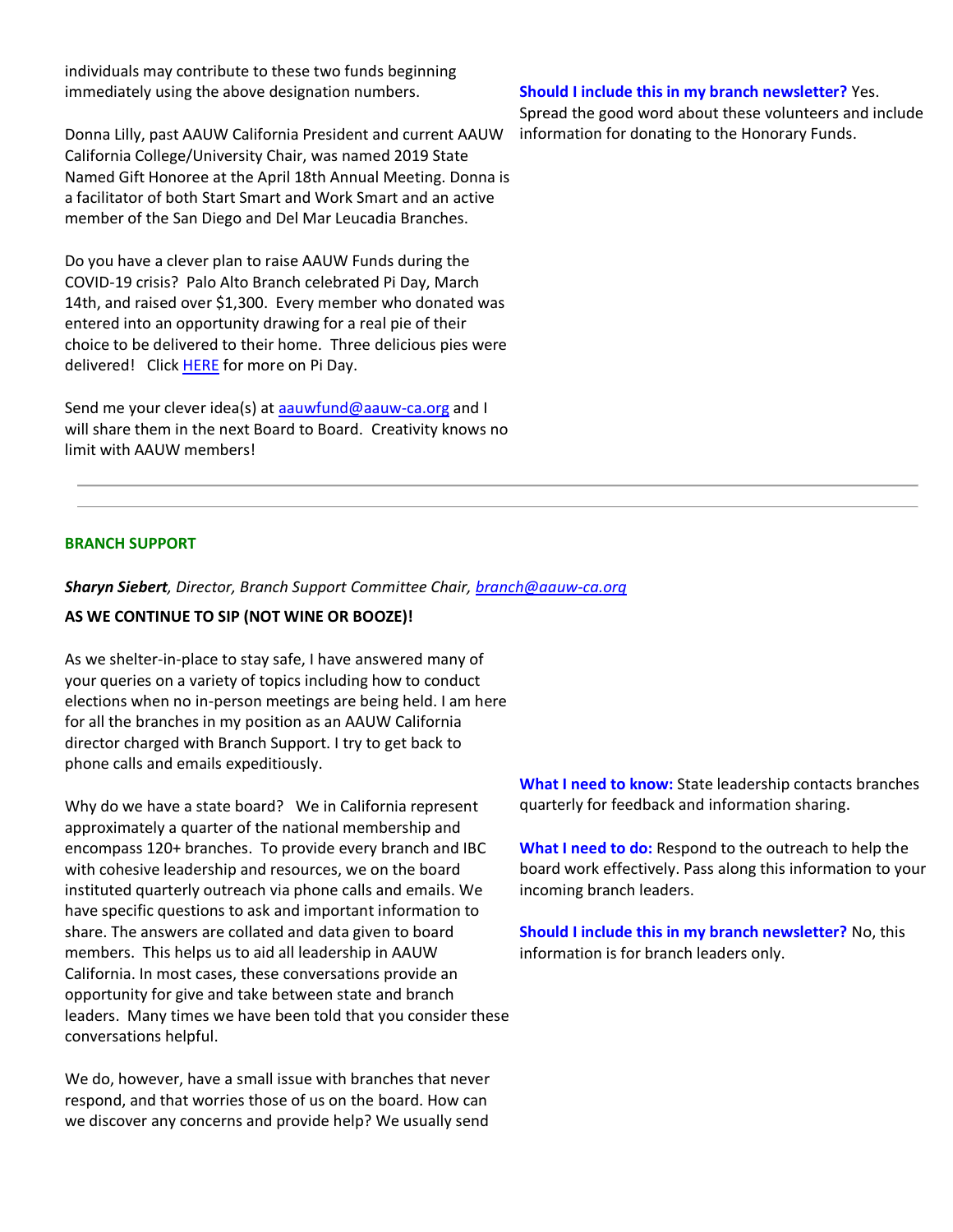out the questions we will be asking, and the information to be disseminated, via email prior to making the calls.

We send our appreciation for all you have done for AAUW. As you come to the end of your terms, please inform your incoming leadership about these calls and emails, so that we may connect with them this coming fiscal year. Our mission has become even more vital now!

# **COLLEGE/UNIVERSITY (C/U) COMMITTEE**

*Donna Lilly, C/U Committee Chair,* [cu@aauw-ca.org](mailto:cu@aauw-ca.org)

### **SPEND AN HOUR TO GET A RAISE**

Learn how to ask for a raise and benefits at your current job or when you interview online for your new position. AAUW created the online Work Smart workshop to help you negotiate your personal value in the community of your current position.

Work Smart will give you confidence with the following:

- Determine your personal value
- Set your target salary and benefits
- Create your strategy to make your pitch
- Help you practice and practice

In-person Work Smart workshops are canceled due to COVID-19 but click **HERE** for online Work Smart workshops.

You are not alone during this "stay in place" challenging time. Gain confidence and skills to negotiate your new salary and benefits.

**What I need to know:** AAUW provides online workshops to help women navigate and advance themselves in the work world.

**What I need to do:** Encourage your members to take the online course.

**Should I include this in my branch newsletter?** Yes.

# **COMMUNICATIONS**

*Sandi Gabe, Director, Communications Committee Chair*, *[Communications@aauw-ca.org](mailto:Communications@aauw-ca.org)*

**Part 1:**

### **I DON'T WANT TO BE ZOOMBOMBED!**

Now that your branch is using online tools such as Zoom, you're security and implement them. probably more aware of the reports of security issues and zoombombing. Maybe you've even attended a session where an unwelcome person interfered. How do you protect your meeting?

**What I need to know:** Increased use of Zoom has created some security concerns which have been addressed.

**What I need to do:** Review the suggestions to improve

**Should I include this in my branch newsletter?** Yes, many of your Special Interest Groups and committees may be using Zoom.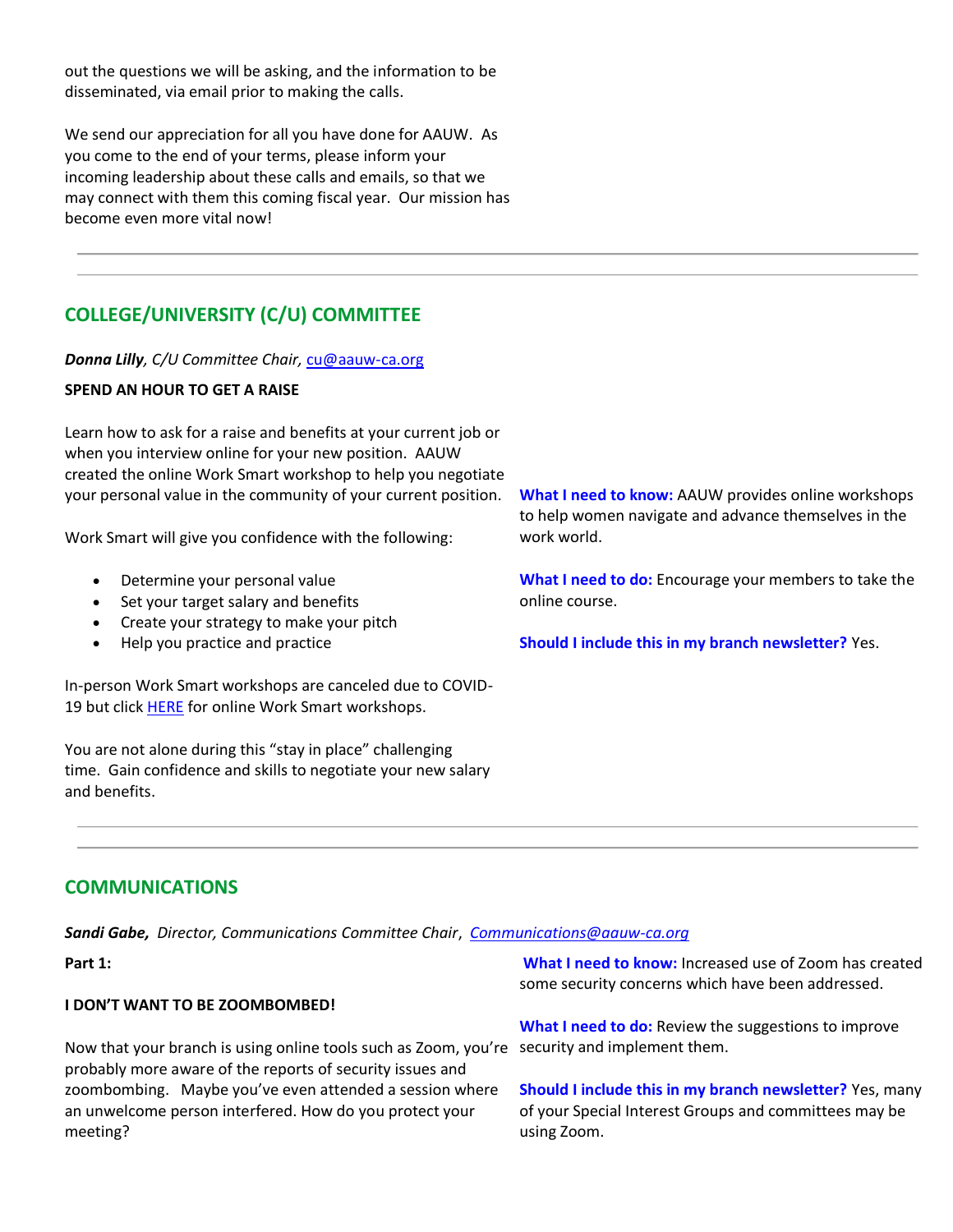Zoom has implemented several security features and recommends the use of options to keep your meetings secure. They are summarized below and can be found on the Zoom website by clickin[g HERE.](https://bor.aauw-ca.org/sendy/l/YlrJ763AeyF892b51vFm0EptRw/lLyefnfOMcGIIhGJkoVdFg/feAI4w5k892YhzUTJLCnM6UQ) The security features can be found in your profile. Zoom has also added a security icon at the bottom of the host screen that allows you to control many of these from within the meeting.

- 1. Use the meeting ID generator vs your personal room ID. If you use your personal room ID routinely, it can be discovered by hackers.
- 2. Include a password. This is now required by default.
- 3. Enable the waiting room. This is now the default. This allows you to confirm that you are letting the people that you invited into your meeting.
- 4. Turn participant videos off. If someone gets past all of your other efforts, they can't share inappropriate images by sharing their screen.
- 5. Turn annotate off. If someone gets past all of your other efforts, they can't share inappropriate drawings on their background when sharing their screen.
- 6. Lock the meeting after you have all participants in place.

Oh no! Someone has hijacked my meeting! What do I do?

- 1. Mute all to prevent audio intrusions.
- 2. If you know who is causing problems, move them back to the waiting room in the participant window.

Instructions on how to use Zoom and other tech tools can be found on our website [HERE.](https://bor.aauw-ca.org/sendy/l/YlrJ763AeyF892b51vFm0EptRw/VCSjGUQSqFQJ5sz80763Zb9Q/feAI4w5k892YhzUTJLCnM6UQ)

### **Part 2:**

### **ANNOUNCEMENT! RECORD YOUR NEWLY ELECTED BRANCH BOARD MEMBERS**

# *Julika Barrett, AAUW California Office Manager, [Office@aauw](mailto:Office@aauw-ca.org)[ca.org](mailto:Office@aauw-ca.org)*

The 2019-2020 AAUW fiscal year is coming to an end. Let AAUW California know who has been selected to lead your branch next year. Your accurate list of officers provides the communication channel from AAUW California to your branch leaders and members. Please note that you will need to update two databases as AAUW National and AAUW California do not currently share this information.

- 1. AAUW National Enter information into the Members Services Database (MSD)
- 2. AAUW California Enter information into Branch Officer Report (BOR). Each current branch president and president-elect will receive an email with a link, login information, and instructions about how to enter their

**What I need to know:** Record your newly elected branch board members as appropriate into two databases.

**What I need to do:** For AAUW National, enter the information into the Members Services Database (MSD). For AAUW California, enter the information into the Branch Officer Report (BOR).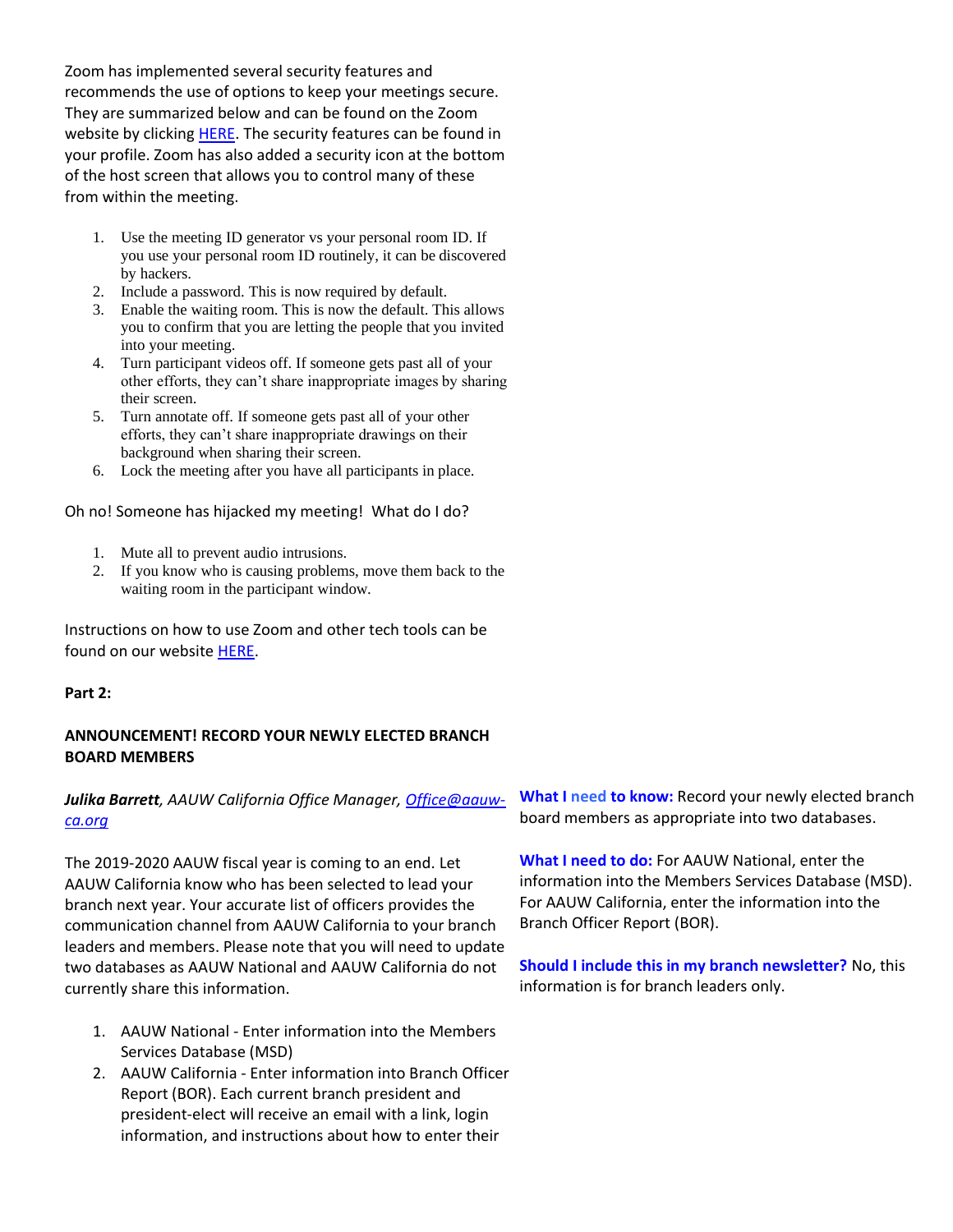branch officer information. The information you enter about your officers is used

- Maintain accurate mailing lists for state and branchspecific positions allowing us to contact you with information related to your branch role.
- Maintain the state directory which includes branch and state leaders.

Remember to:

\*REVIEW\*

\*UPDATE\*

\*VERIFY\*

Your actions mean that branch leaders will receive timely and pertinent information. Keep your membership in the know.

**Updates are due July 1, 2020.**

### **FINANCE**

*Roli Wendorf, Chief Financial Officer, Finance Committee Chair, [cfo@aauw-ca.org](mailto:cfo@aauw-ca.org)*

### **CONVENTION FINANCE WORKSHOP TO BE PRESENTED AS WEBINAR**

Remember the finance workshop we were going to present at the Convention, "A Roadmap for Branch Financial Management: All Your Questions Answered?" Mark your calendars! It will be presented as a webinar on Tuesday, May 19th from 3:00 – 4:30 pm.

Registration is required. Register [HERE.](https://bor.aauw-ca.org/sendy/l/YlrJ763AeyF892b51vFm0EptRw/zjUHjT4pOoojmxFhamxmkA/feAI4w5k892YhzUTJLCnM6UQ) Registration information will also be sent to all presidents, finance officers, and membership chairs by email. Be sure to pass the information on to incoming officers and other interested members of your branch as well.

The workshop covers a broad range of finance-related topics useful for branch finance officers and other current or potential leaders such as:

- Keeping track of income and expenses, what tool to use, budgets, and reviews
- Taxes and insurance
- Special Projects Fund and fundraising for Tech Trek, branch projects and scholarships

**What I need to know:** A comprehensive and helpful webinar on branch finance will be held via Zoom on Tuesday, May 19th from 3:00 - 4:30 pm.

**What I need to do:** Register in advance using the link provided. Submit any questions ahead of time to Roli Wendorf.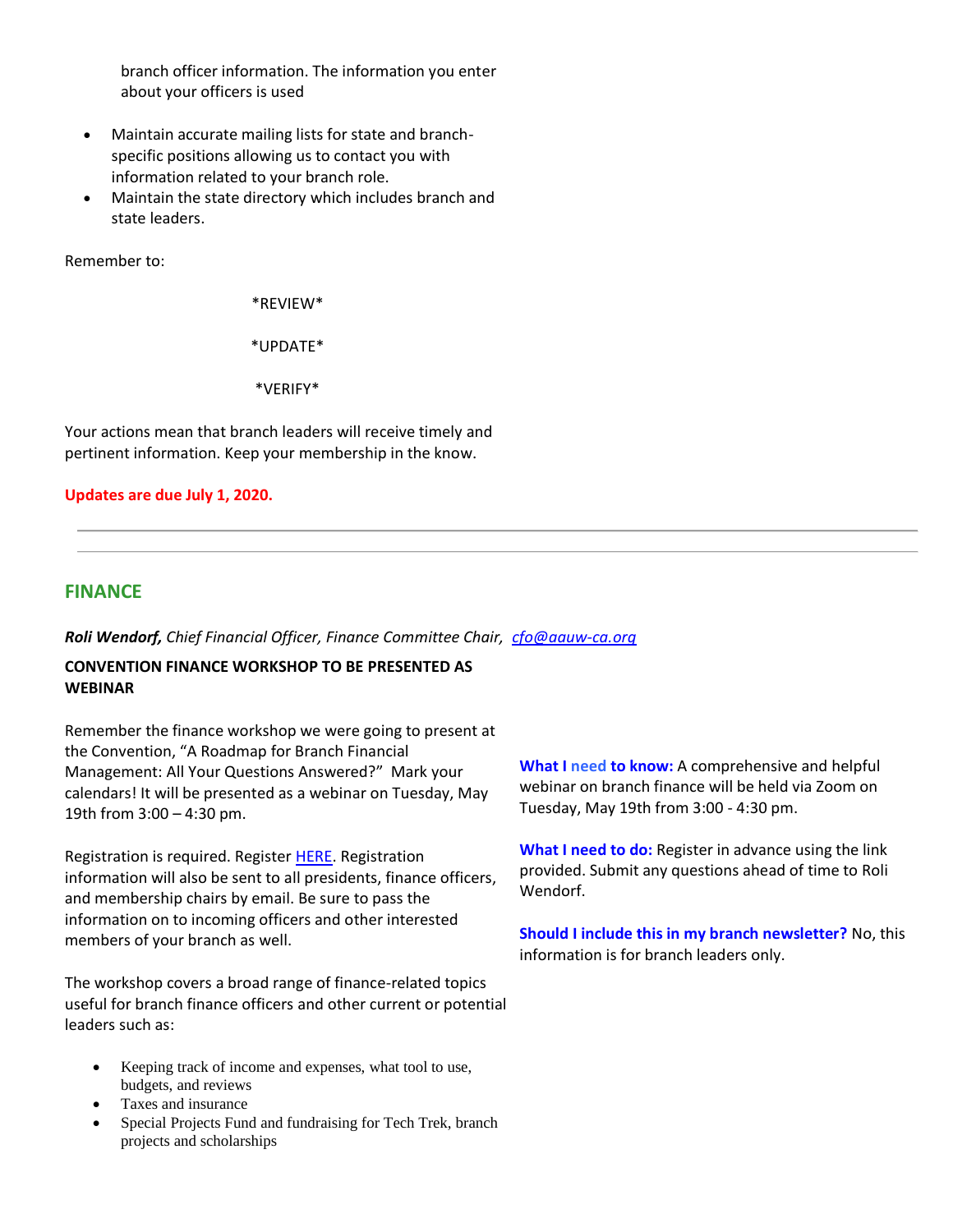Membership types, dues collection with MPP, payment of dues to State and National, dual membership payments

I will be moderating a great panel consisting of experts from a number of branches:

- Christine Ritter, President-Elect and Past Finance Officer for Danville-Alamo-Walnut Creek Branch
- Patricia Ferrer, Incoming Finance Officer for Long Beach Branch, Past AAUW California CFO
- Barbara Spencer, President and Past Treasurer of San Francisco Branch
- Deanna Arthur, AAUW California Board Director for Membership
- Sue Cochran, President of AAUW California Special Projects Fund, Past President of AAUW California

You will learn from panelists how other branches handle a variety of finance issues, and take solutions back to your branches. You will also receive valuable references to relevant material and contact information for future interactions. If you have questions you would like answered at the workshop, please email them to me at [cfo@aauw-ca.org.](mailto:cfo@aauw-ca.org)

# **LEADERSHIP DEVELOPMENT**

*Elaine Johnson, Director, Leadership Development Committee Chair, [leaderdev@aauw-ca.org](mailto:leaderdev@aauw-ca.org)*

### **TV: TRANSITION TO VIRTUAL**

Our Leadership Development Committee is responding to the shift from face-to face to virtual meetings and familiarizing members with online resources. This is a good time to explore the [AAUW California website](https://bor.aauw-ca.org/sendy/l/YlrJ763AeyF892b51vFm0EptRw/5kcuhxPRwm32enVeblIuUQ/feAI4w5k892YhzUTJLCnM6UQ) and to delve into the very exciting and totally updated [national website.](https://bor.aauw-ca.org/sendy/l/YlrJ763AeyF892b51vFm0EptRw/ZXPEbGI8763QNHM324taHUxQ/feAI4w5k892YhzUTJLCnM6UQ) This takes some patience and time, but it also can be fun and very productive for your branch. Remembering that we are all volunteers, it is important that we engage with each other and provide feedback that will help each of us learn how to best use Zoom and other online tools.

A very effective way of engaging all of the members of your branch is to conduct a SWOT analysis. SWOT stands for strengths, weaknesses, opportunities, and threats, and is a technique used in industry and academic settings to help guide strategic planning to increase the sustainability of organizations. This would be a good time to check with your members and ask each member to provide one response to a strength of your branch, a weakness of your branch, coupled with opportunities, and threats.

**What I need to know:** Although branches are transitioning to more online meetings, there are activities such as SWOT that can keep them engaged.

**What I need to do:** Review the materials on how to use online meetings on the state and national websites.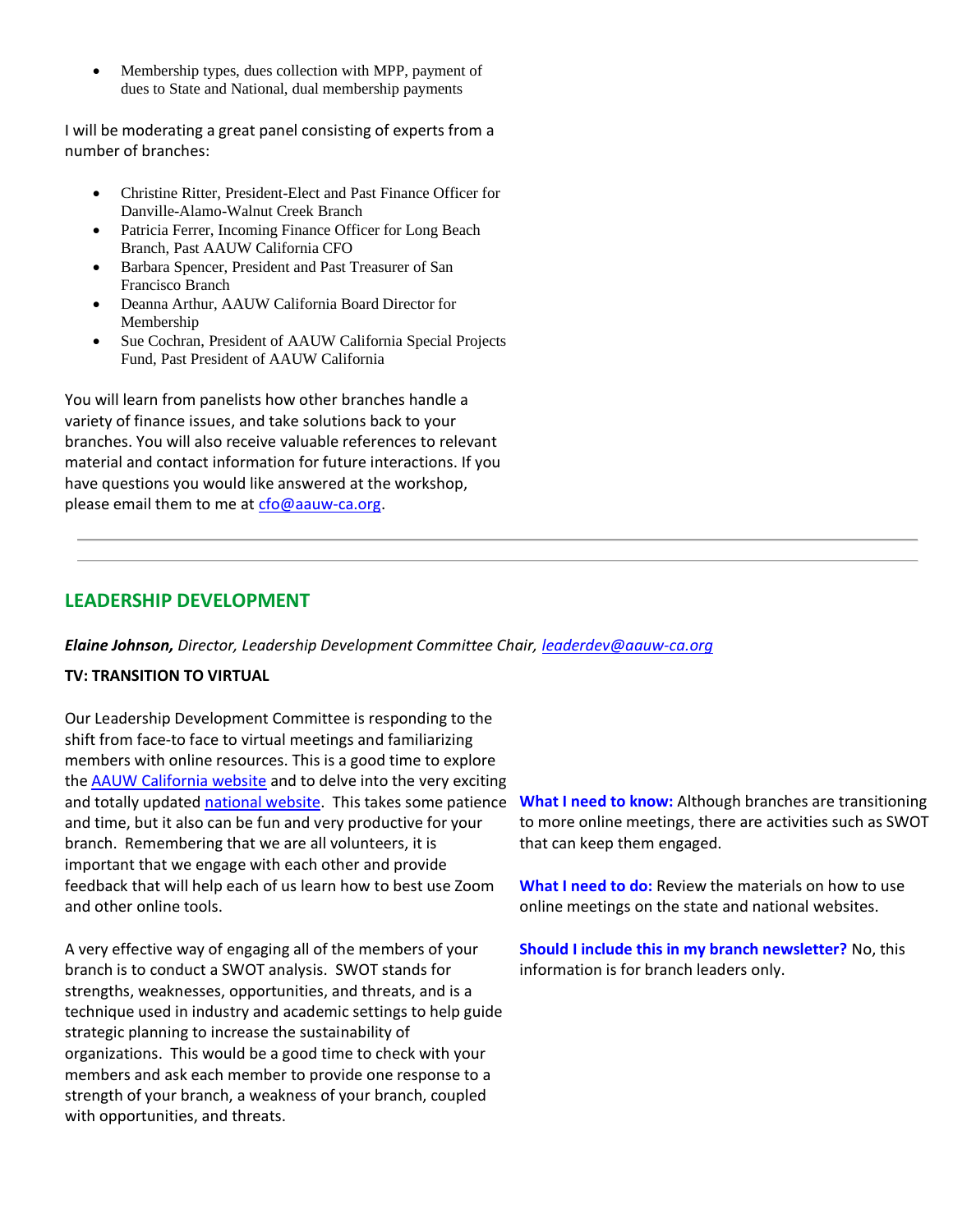An example might be:

**Strength**: Our branch has some incredibly talented members.

**Weakness**: Many of our branch members are not used to using Zoom online meetings.

**Opportunities**: Our members have the chance to learn new computer skills with training being provided online.

**Threats**: We may lose members or be limited in our outreach to include new prospective members.

If you try this out in your branch, please send your results to me at [leaderdev@aauw-ca.org.](mailto:leaderdev@aauw-ca.org) The Leadership Development Committee wants to hear from you.

As we transition from face-to-face meetings to virtual meetings, we look forward to engaging with you and expect that all of us will become more comfortable with our online tools and expect that will help us transition back to having our wonderful faceto-face meetings again.

# **NOMINATIONS & ELECTIONS**

#### *Janice Lee, Nominations & Elections Chair, [nominating@aauw-ca.org](mailto:nominating@aauw-ca.org)*

#### **ELECTION RESULTS FOR AAUW-CALIFORNIA BOARD ARE IN!**

For the 2020-2022 term, the AAUW California Board had seven directors and one secretary position to be filled. After the nominating period, we had enough candidates to fill each board position. Since there were no contested elected positions, we were not required to have an election.

Congratulations to the following candidates who were duly elected by acclamation at the end of our virtual AAUW California Annual Meeting on April 18th:

Director:

- 1. Michelle Miller-Galaz
- 2. Crystal Stebbins
- 3. Kathi Harper
- 4. Sharyn Siebert
- 5. Elaine A. Johnson
- 6. Tracey Clark
- 7. Jim Doty

Secretary: Lynne Batchelor

**What I need to know:** The Board of Directors for AAUW California for 2020-2022 has been duly elected.

**Should I include this in my branch newsletter?** Yes, branch members should be encouraged to know more about AAUW California.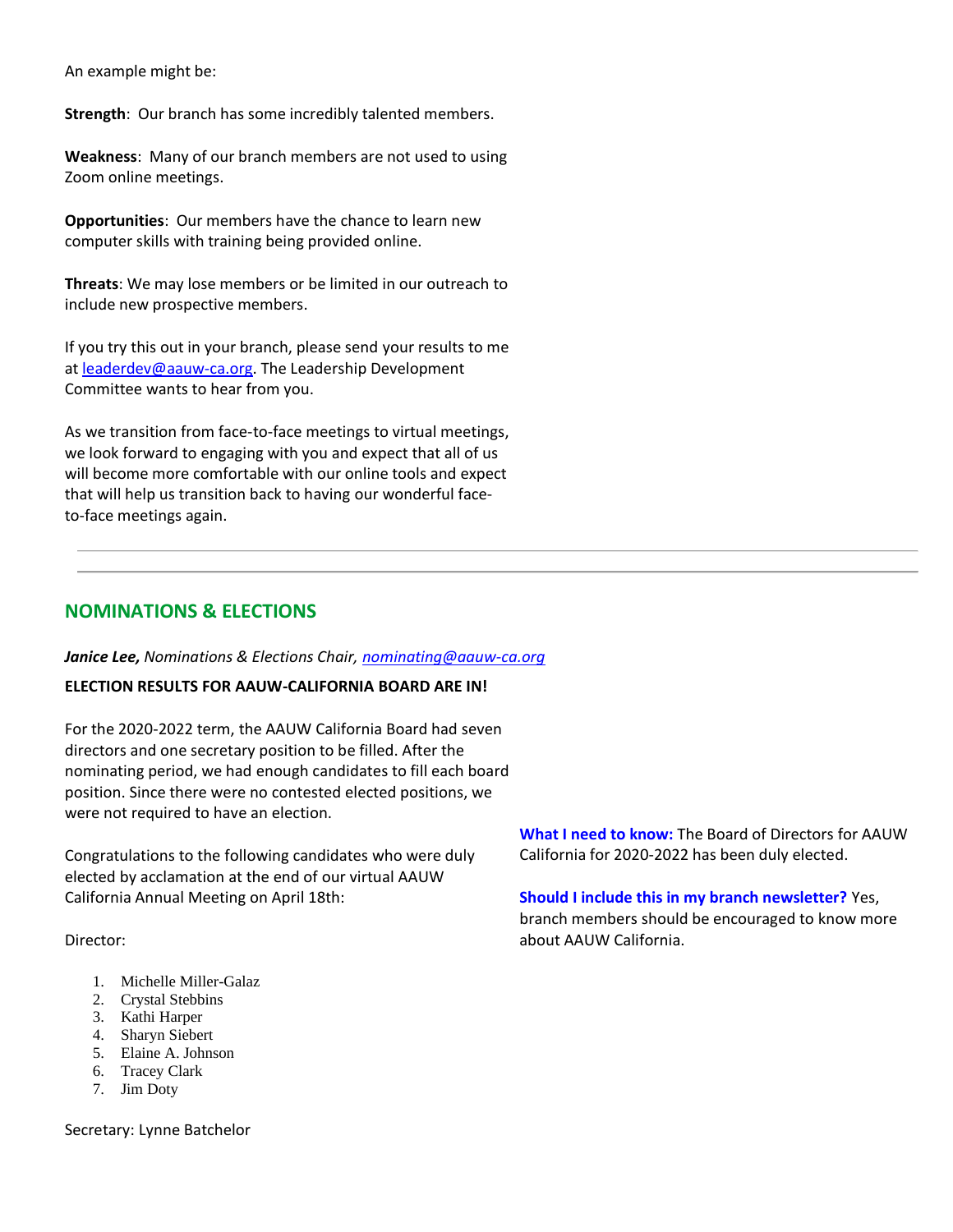President-Elect: Dianne Owens will become President of AAUW California for 2020-2022

Thank you all for volunteering your time and leadership. Click [HERE](https://bor.aauw-ca.org/sendy/l/YlrJ763AeyF892b51vFm0EptRw/Z7KtoHSN5eZmakgHa1CX7g/feAI4w5k892YhzUTJLCnM6UQ) for more information on our new board members for the coming term. Any other questions, email us: [nominating@aauw-ca.org.](mailto:nominating@aauw-ca.org)

# **PROGRAMS**

### *Lynne Batchelor and Judy Cavin Brown, Program Co-Chairs, [program@aauw-ca.org](mailto:Program@aauw-ca.org)*

### **HONORING BRANCHES AT THE VIRTUAL ANNUAL MEETING**

I hope you all attended our first-ever virtual Annual Meeting! For those of you who were not able to attend and have not had an opportunity to check out our website, we awarded branch [program recognition awards](https://bor.aauw-ca.org/sendy/l/YlrJ763AeyF892b51vFm0EptRw/7639PgLTewUozqiM3OZbs17w/feAI4w5k892YhzUTJLCnM6UQ) in the areas of human trafficking, mentoring, pay equity, STEAM & STEM, suffrage, Title IX, and women's history. Congratulations to our winners:

- Long Beach
- Mission Viejo-Saddleback Valley
- Santa Cruz County
- Stockton
- Carlsbad-Oceanside-Vista
- Monterey Peninsula
- Ventura County IBC
- Tehachapi Mountain
- Humboldt
- San Mateo
- San Diego

AAUW National recognized six of our branches as winning a Five Star Award (Mid-Peninsula, Beach Cities, Napa County, Petaluma, Healdsburg), with a special shout out to Marin who won in all five categories (only one of two in the entire country). Congratulations to all branches.

**What I need to know:** Many branches were recognized for their mission-based programs at the virtual Annual Meeting.

**What I need to do:** Find more information on the winning programs on the AAUW California website.

**Should I include this in my branch newsletter?** Only if your branch was one of the winners!

# **PUBLIC POLICY**

*Kathleen Harper, Director, Public Policy Committee Co-Chair, Sue Miller, Public Policy Committee Co-Chair, [publicpolicy@aauw-ca.org](mailto:PublicPolicy@aauw-ca.org)*

**COVID-19 TOTALLY DISRUPTS THE 2020 CALIFORNIA LEGISLATIVE SESSION (Submitted by Sue Miller)**

**What I need to know:** The 2020 legislative session has been disrupted. They will be reconvening in May with a limited schedule and it is unlikely that AAUW-supported legislation will be considered.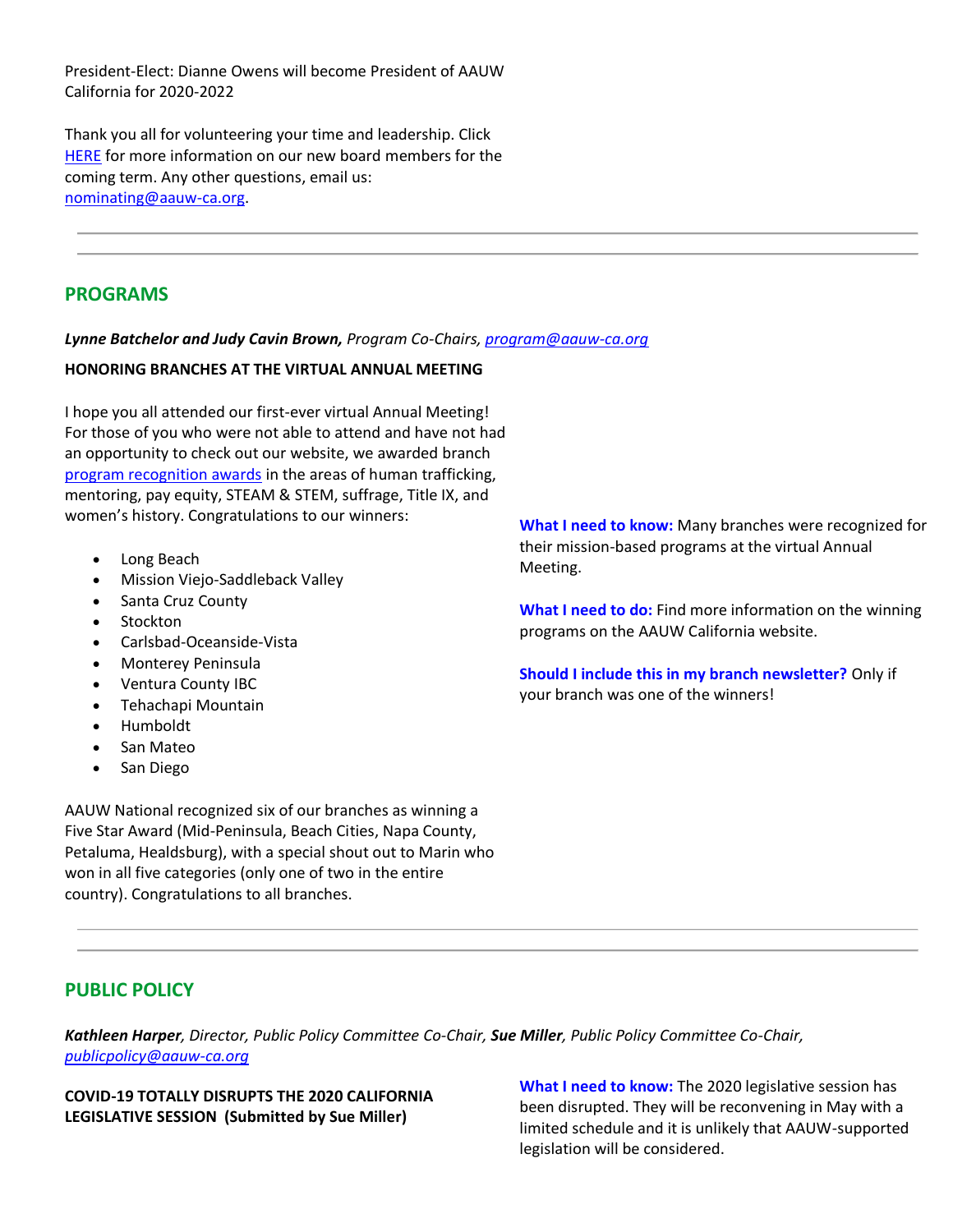With legislators and staff working remotely from the Capitol, it has been impossible to hold committee hearings on bills and move through the usual processes that lead to action. The Assembly reconvenes May 4th and the Senate on May 11th, with a very limited schedule.

The focus will be on virus-related bills and the state budget, which has a June 15th approval date. Most of the bills AAUW California is supporting will see no action this session, including SB 973, requiring employers to report pay data, which we are co-sponsoring. Continuing areas of interest for AAUW are funding Child Care for essential workers and a Domestic Worker Safety bill to give low paid domestic workers protections against virus exposure, which are expected to have the attention of legislators.

You can click **HERE** to follow the work of the Legislature online.

**Should I include this in my branch newsletter?** No, this information is for branch leaders only.

# **MEMBERSHIP**

*Deanna Arthur, Director, Membership Committee Chair, [membership@aauw-ca.org](mailto:membership@aauw-ca.org)*

#### **NOT MISS INFORMATION BUT THE REAL SKINNY**

AAUW California's first Finance Zoom workshop is coming May 19, 2020, to a computer near you. There will be a lot of compelling information on many subjects, including the MSD (Member Services Database), different types of AAUW membership, and how to navigate the world of dollars and cents.

For those of you who missed the Zoom Annual Meeting, there were three awards given to branches with the most new members. These were Healdsburg, Atascadero, and San Diego, and the awards given to three branches with the largest % growth went to Brandman University Virtual, San Diego, and last, but far from least, San Fernando Valley. Upon hearing their branch was first in % membership increase, Don Scott (Brandman University Virtual) told us: "This was truly a team effort this year and your support was truly the game changer!"

Don't forget to register for the Finance Workshop, Tuesday, May 19th at 3 pm. Come learn things. Hope to see you there. **What I need to know:** Several branches were honored for membership growth at the April 18th Annual Meeting

**What I need to do:** Register to attend the webinar on membership and finance-related topics for branches.

**Should I include this in my branch newsletter?** Your members might be interested in knowing which branches were honored.

# **SPECIAL PROJECT FUND (SPF)**

*Sue Cochran, SPF President, [spf-ca.president@aauw.net](mailto:spfund@aauw-ca.org)*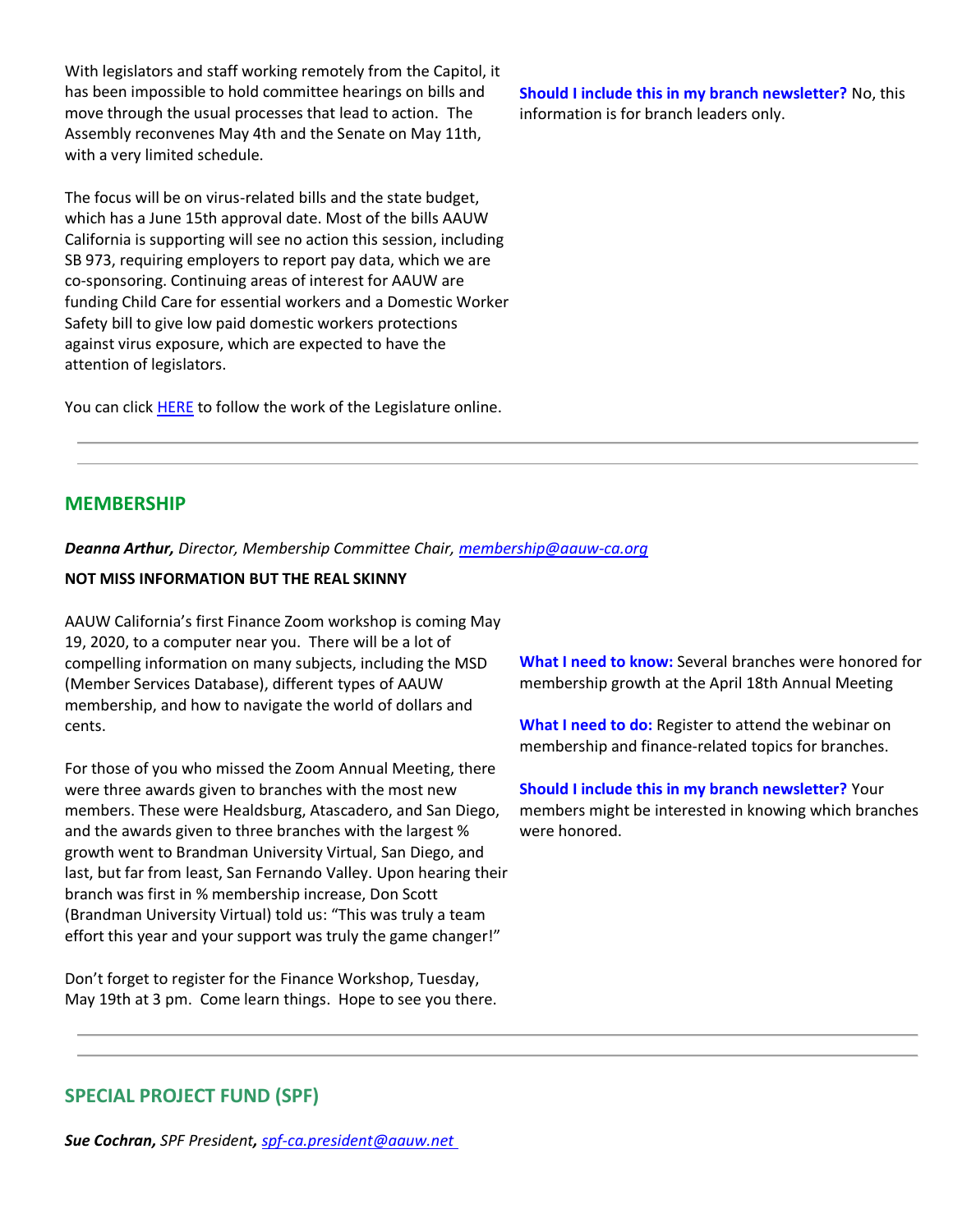### **TECH TREK 2020 MONIES --- WHAT'S HAPPENING WITH THE CAMP SUSPENSIONS**

With the suspension of the 2020 Tech Trek Camps due to the Covid-19 pandemic, the AAUW California Special Projects Fund has taken the following steps to assist the program in the management of the funds raised for the 2020 camp season. These funds will be deposited into an interest-bearing account until such time as they are needed to fund a future camp season. Interest earned will be allocated per SPF policy with AAUW California determining the distribution of the Tech Trek Camp interest. Tech Trek is an AAUW California state project which is administered by the AAUW California Board of Directors.

Deposits that have been made to the camp locations and are refunded to the Tech Trek Camp Program are being clearly earmarked as refunds and NO SPF administrative fee will be assessed to these funds when they are re-deposited into the Tech Trek program account with SPF.

While Tech Trek is the largest client of SPF, we also serve as a non-profit fiduciary entity for Speech Trek and twelve branch projects and local scholarships.

Click **HERE** for more detailed information about the AAUW California Special Projects Fund.

**What I need to know:** Any funds raised for the 2020 Tech Trek camp will be deposited into a special interest-bearing account until such time as they are needed to fund a future camp season.

**What I need to do:** Learn more about the services of SPF on the website.

**Should I include this in my branch newsletter?** No, this information is for branch leaders and Tech Trek Coordinators only.

# **TECH TREK**

*Susan Negrete, and Alice Hill, Tech Trek State Co-Coordinators, [techtrek@aauw-ca.org](mailto:techtrek@aauw-ca.org)*

.

### **CALIFORNIA TECH TREK: CONTINUING THE YEAR LIKE NO OTHER**

The results of the two surveys of the branch Tech Trek Coordinators and the camp directors disappointed many. However, the votes reflected the voice of the program's stakeholders.

- SurveyMonkey Results: Identical surveys were sent to the two sets of California Tech Trek stakeholders: branches and camp directors. The branches tied (50/50) in voting whether to send 2020 selected students to a 2021 camp. Camp directors voted 89% not to send 2020 campers to a 2021 camp. The combined branch and camp director votes decided NO – 2020 selected campers will not attend a 2021 camp. The California Board unanimously voted to accept the surveys' results as representing the voice of the majority.
- Still Have 2020 Camp Donations?

**What I need to know:** The AAUW California Board of Directors upheld the results of two surveys and voted that students chosen for 2020 camp will not attend the 2021 camp.

**What I need to do:** Review the list of tasks outlined above with your Tech Trek Coordinator(s).

**Should I include this in my branch newsletter?** Yes, the members need to know that the girls selected for the 2020 Tech Trek will not be attending Tech Trek, but the branches will decide how to honor the selected girls.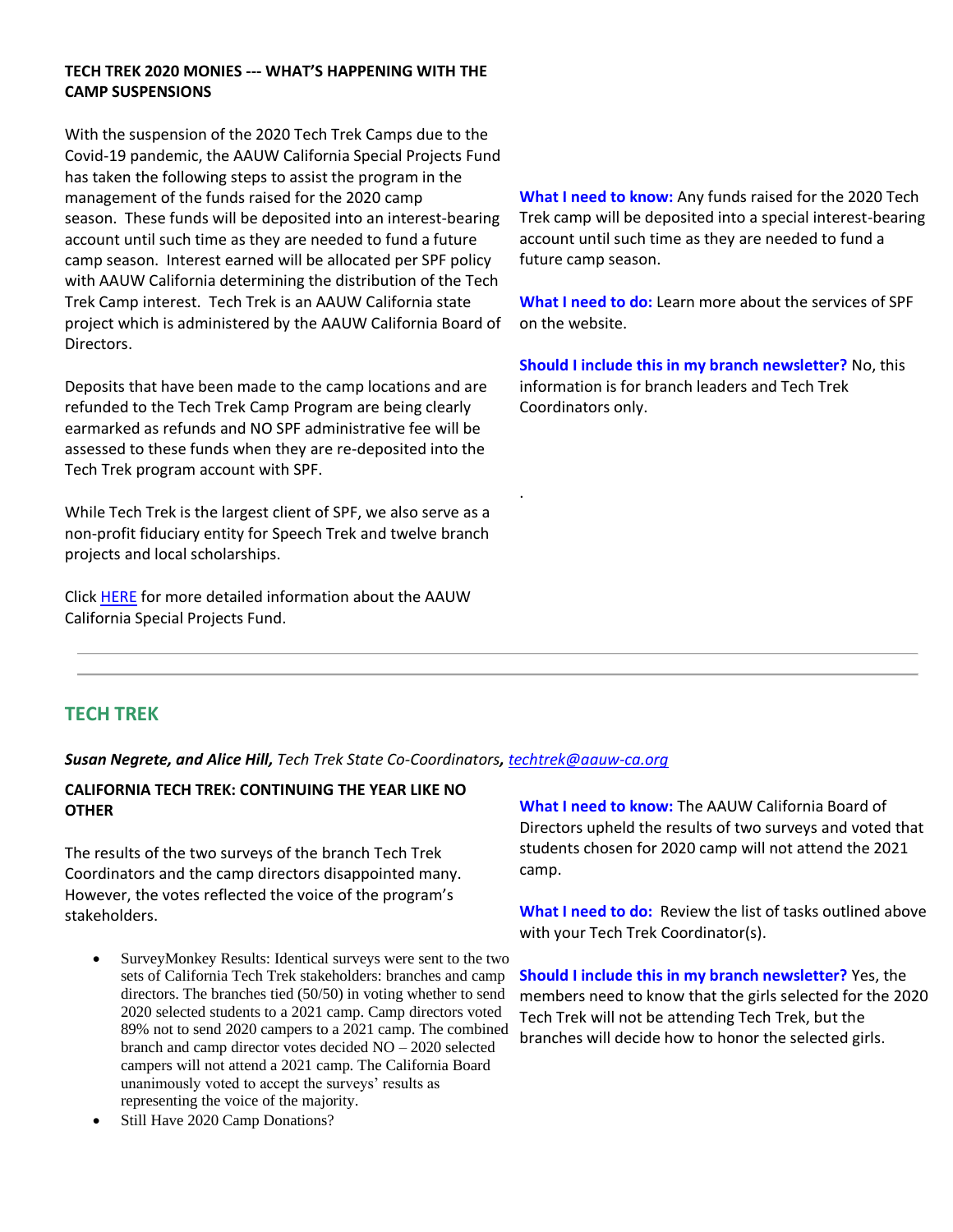Please send them to Camp Treasurers, who will forward the deposits to AAUW-SPF. See the SPF section in this Board to Board!

• Selected Camper Spreadsheets:

If your spreadsheets have not been submitted to camp directors – please send them to the California Co-Coordinators at [techtrek@aauw-ca.org](mailto:techtrek@aauw-ca.org)

- Honoring Selected Campers: Tech Trek leaders and branches continue to discuss ways to honor selected 7th-grade girls. Watch the Board to Board for upcoming information and ideas.
- Plan for Fall Fundraising: In this economic year like no other, nonprofits are likely to see reduced donations. When branch strategic meetings are held, continue to plan 2021 fundraising activities. Refer potential donors to [T](https://bor.aauw-ca.org/sendy/l/YlrJ763AeyF892b51vFm0EptRw/1RvyEYlNzSxqDzp6PXwJmQ/feAI4w5k892YhzUTJLCnM6UQ)[ech Trek online.](https://bor.aauw-ca.org/sendy/l/YlrJ763AeyF892b51vFm0EptRw/N9Jbha07TlkpbFBmYF7paQ/feAI4w5k892YhzUTJLCnM6UQ)

Branch Tech Trek Teams: Got Questions? Contact both Tech Trek Co-Coordinators at one email address: Alice Hill & Susan Negrete: [techtrek@aauw-ca.org](mailto:techtrek@aauw-ca.org)

#### **SPEECH TREK**

*Marlene Cain, AAUW California Speech Trek Coordinator, [speechtrek@aauw-ca.org](mailto:speechtrek@aauw-ca.org)*

#### **COMING TO A BRANCH NEAR YOU: 2021 SPEECH TREK!**

It's official! Congratulations were extended at the virtual Annual Meeting to the following branches and contestants who placed in the 2020 Speech Trek state finals:

Morgan Hill - Gelasia Tiwana, 5th Pl

California Online - Namita Shyam, 4th Pl

Foothills of El Dorado County - Carter Hill, 3rd Pl

Stockton - Jackson Patten, 2nd Pl

Lompoc-Vandenberg - Olivia Berman, 1st Pl.

Clic[k HERE](https://bor.aauw-ca.org/sendy/l/YlrJ763AeyF892b51vFm0EptRw/Dq1VKGEayef0dBtx9Lbuog/feAI4w5k892YhzUTJLCnM6UQ) to enjoy their speeches on the AAUW California website.

The topic for 2020-2021 is: "Has social media helped or hindered the breaking down of barriers for women and girls?"

The 2020-2021 Branch Tool Kit and the 2020-2021 Student Tool Kit will be available late spring/early summer and will contain

**What I need to know:** The top five Speech Trek State finalists were awarded cash prizes. Their speeches are available on the AAUW California website.

**What I need to do:** Share the 2020-2021 Speech Trek topic with your branch.

**Should I include this in my branch newsletter?** Share the 2020-2021 Speech Trek topic with your branch.